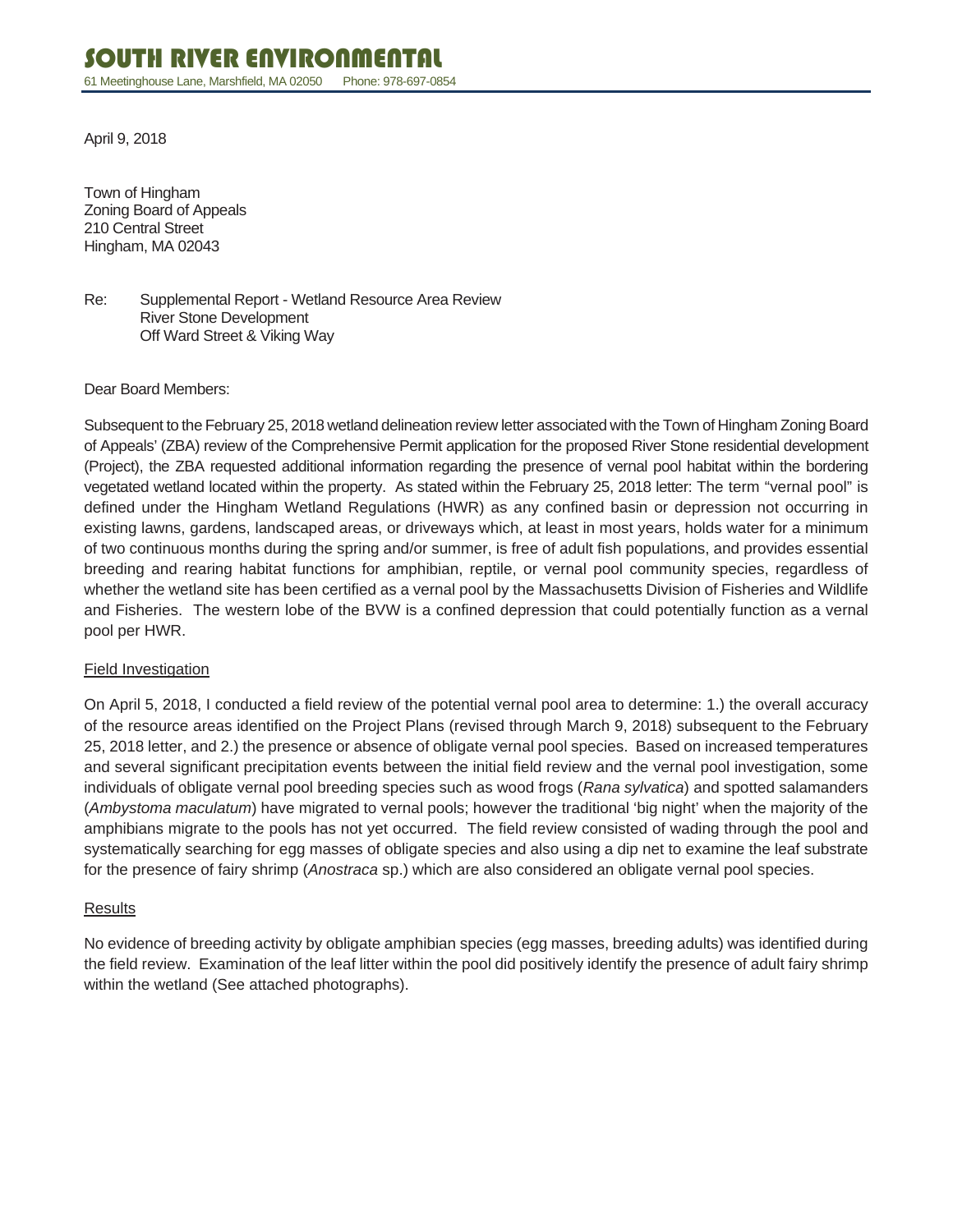## **Jurisdiction**

### MA Natural Heritage and Endangered Species Program

Per the MA Natural Heritage and Endangered Species Program (MA NHESP) *Guidelines for the Certification of Vernal Pool Habitat* (2009), the pool meets both the physical and biological criteria necessary for certification. Based on the presence of fairy shrimp (biological) and lack of permanently flowing outlet from the portion of the wetland containing standing water (physical), the area is positively confirmed as vernal pool habitat. To date, the vernal pool has not been certified by MA NHESP.

#### Massachusetts Wetland Protection Act

The Massachusetts Wetlands Protection Act (Act) only provides protection for vernal pools that are certified through the MA NHESP. Under the Act, the area subject to protection includes the limits of the vernal pool and 100 feet laterally from the vernal pool boundary but only when it is also located within a wetland resource area. In the case of the pool within the subject property, should the vernal pool be certified at a later date, the vernal pool habitat would extend only to the delineated boundary of the bordering vegetated wetland.

#### Town of Hingham Wetlands Protection By-Law, Rules and Regulations

Per Section 2.0 of the Town of Hingham Wetlands Regulations ("HWR"), the Bylaw and Regulations provide protection for Resource Areas and their wetland values. Resource Areas protected under the Bylaw are ANY of the following: "freshwater or coastal wetland, isolated wetland, beach, dune, flat, marsh, wet meadow, bog, swamp, **vernal pool**, creek, river, stream, pond, lake, estuary, or ocean". The term "vernal pool" under the HWR is defined as any confined basin or depression not occurring in existing lawns, gardens, landscaped areas, or driveways which, at least in most years, holds water for a minimum of two continuous months during the spring and/or summer, is free of adult fish populations, and provides essential breeding and rearing habitat functions for amphibian, reptile, or vernal pool community species, regardless of whether the wetland site has been certified as a vernal pool by the Massachusetts Division of Fisheries and Wildlife and Fisheries.

The HWR also provides for the following performance standards with respect to vernal pools: (1) Except as authorized by the Commission, no activity or alteration shall be permitted within 100 feet of a vernal pool, whether it be certified or uncertified but accompanied by credible evidence of its viability as a vernal pool. The 100-foot zone around the defined vernal pool boundaries shall be known as "Vernal Pool Protection Zone". (2) Projects shall not have any adverse effect on vernal pools, whether certified or uncertified, provided such wetlands meet the physical and biological requirements for certification as described in the Massachusetts Division of Fisheries and Wildlife 1988 Guidelines for Certification of Vernal Pools. The Conservation Commission may require more than the minimum protective undisturbed buffer strip.

## **Recommendations**

Based on the information collected during the field review of the bordering vegetated wetland, South River Environmental recommends the following:

- The applicant should delineate the limits of the vernal pool habitat within the bordering vegetated wetland and depict the limits on the site plans;
- x The applicant or applicant's representative should conduct additional field investigations in April and May 2018 to determine the presence or absence of obligate vernal pool breeding amphibians within the pool and provide documentation to the ZBA regarding the findings. If obligate vernal pool breeding amphibians are present, the associated upland dispersal habitat within the buffer zone to the vernal pool will likely be significant to the protection of the wildlife habitat interest associated with the vernal pool resource area. Fairy shrimp do not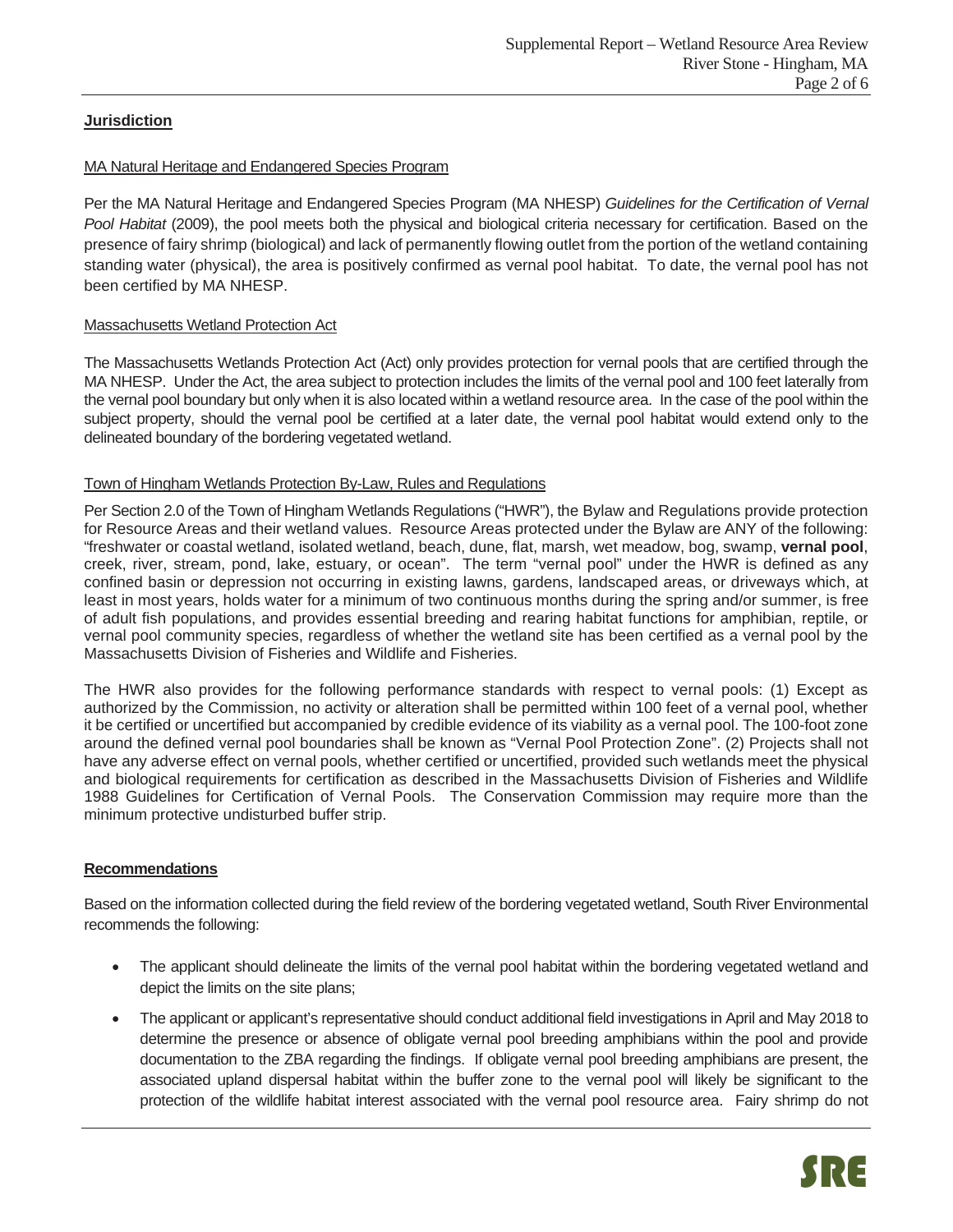immigrate to or emigrate from the vernal pool and do not typically depend upon the upland habitat within the 100 foot buffer zone;

- The applicant should provide a narrative discussion regarding as to how the vernal pool habitat will be protected against adverse impacts associated with the proposed Project including the removal of buffer zone vegetation, modifications to hydrologic regime of the vernal pool and best management practices to be implemented during construction; and
- The applicant should provide a list of specific waiver requests, if applicable, from the vernal pool performance standards within the HWR.

SRE appreciates the opportunity to provide this information. Should you have any questions regarding this report, please do not hesitate to contact me at 978-697-0854 or via email at southriverenvironmental@gmail.com.

Sincerely, **South River Environmental** 

John zu

John Zimmer Wetland Scientist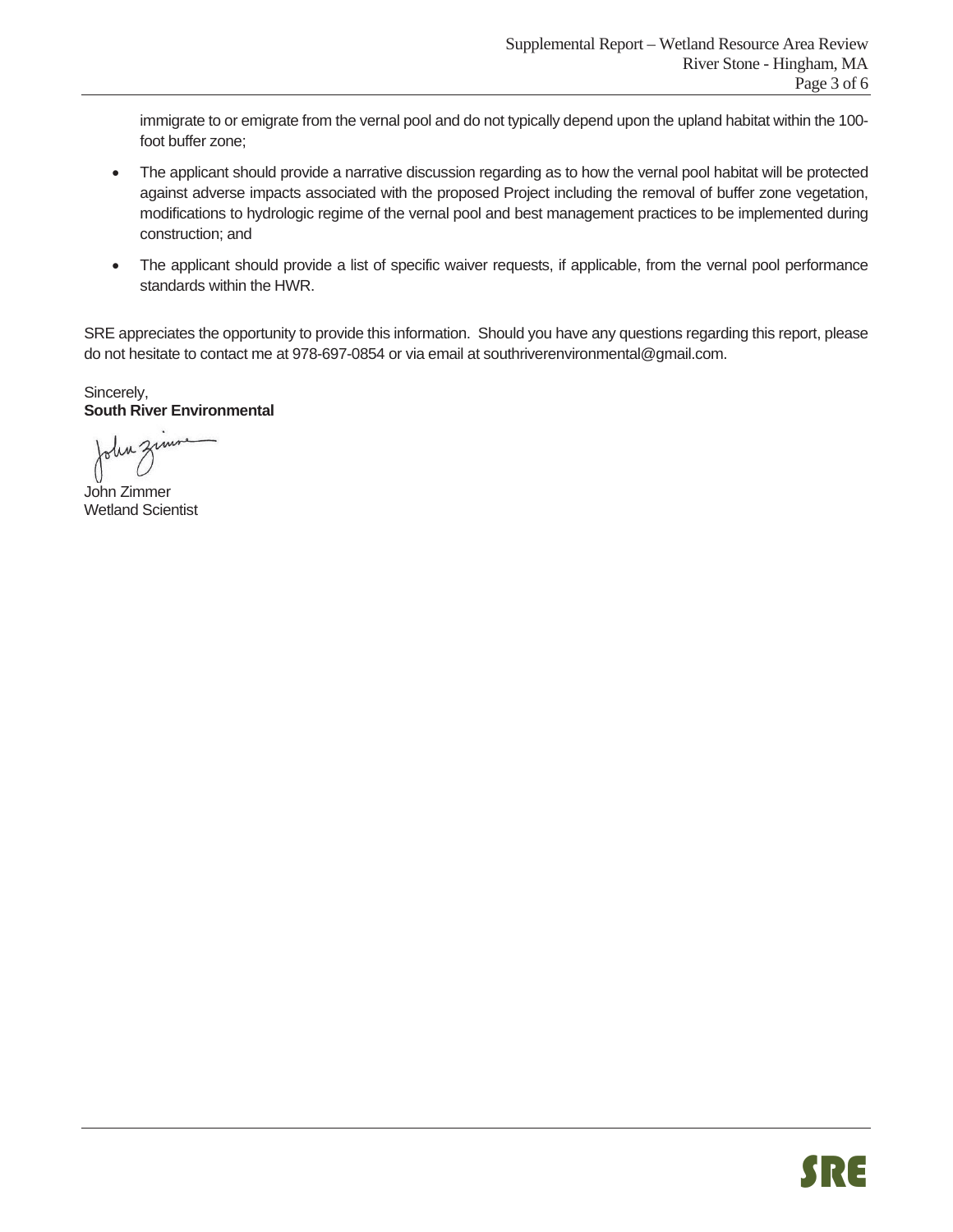# **SITE PHOTOGRAPHS**



**View of potential vernal pool habitat within bordering vegetated wetland**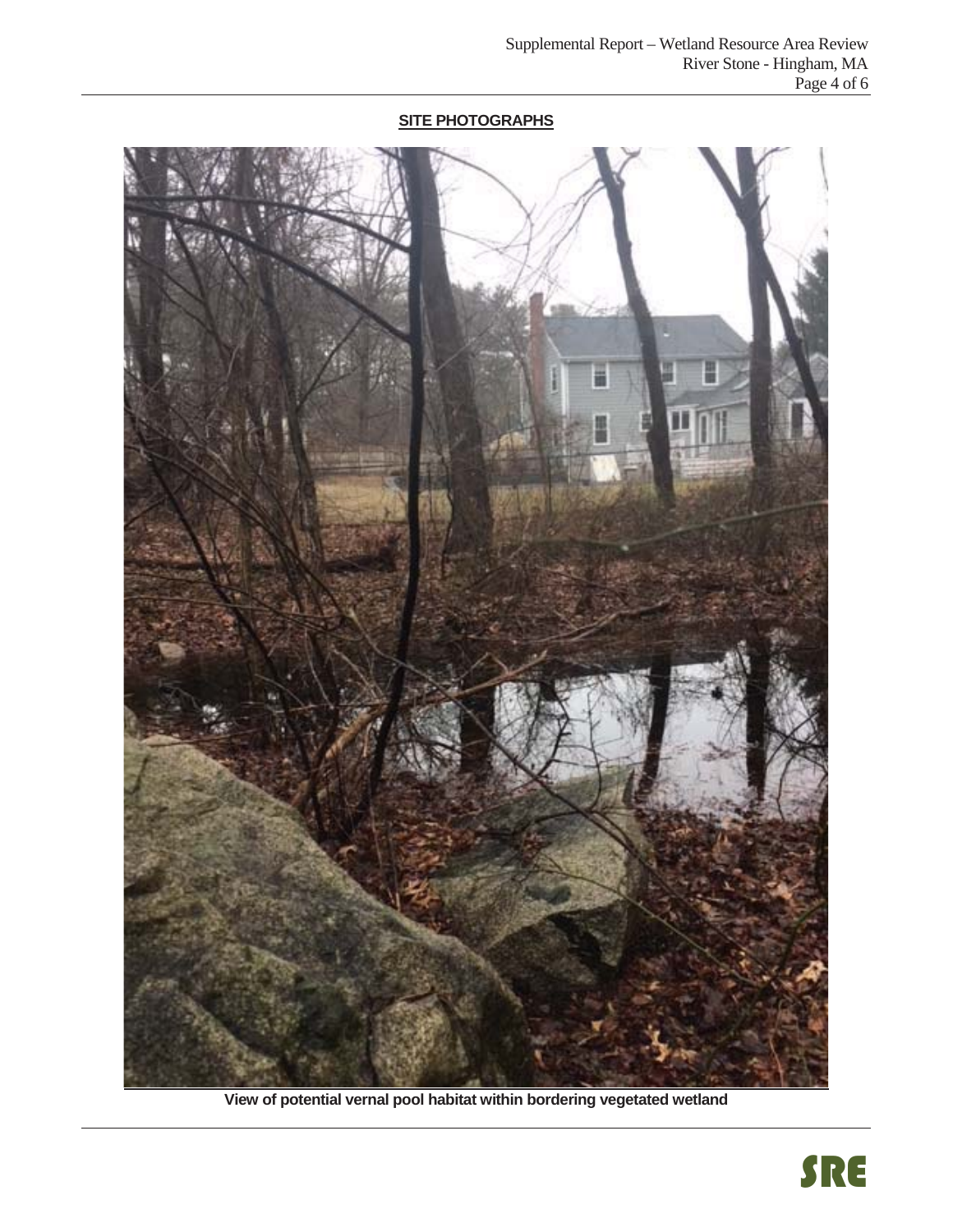

**View of adult fairy shrimp captured in pool with dip net**